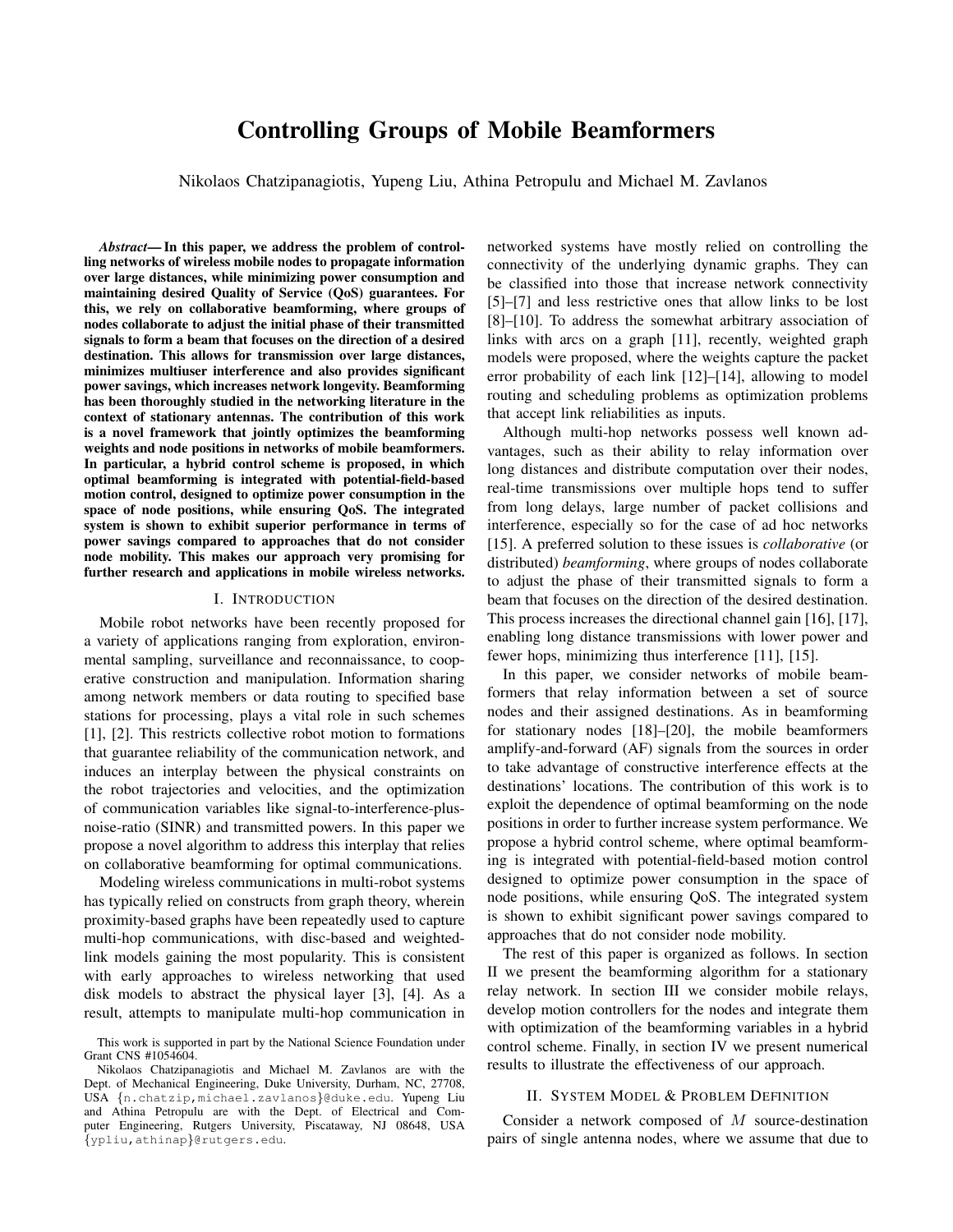

Fig. 1. Collaborative beamforming between 2 source-destination pairs via 3 relays. The signal transmitted from source 1 is intended for destination 1, while the signal transmitted from source 2 is intended for destination 2. Signals from sources 1 and 2 that reach destinations 2 and 1, respectively, are considered interference. Shown are also the channel gains  $f_{ij}$  between sources and relays and  $g_{ij}$  between relays and destinations.

large fading effects direct links between source and destination antennas are negligible, such that effective communication requires collaboration with a group of K dedicated, single-antenna relay nodes. The process of *collaborative beamforming* utilizes an AF transmission scheme, during which the relay antennas retransmit an amplified and phasesteered version of the received source signals, by multiplying them with appropriate weights (linear precoders). This leads to significant reduction in power consumption for each node and also reduces interference, by enabling space-division multiple access (SDMA).

In this paper, we assume that a central station has access to the second order statistics of channel state information, which it uses to compute the beamforming weights and then distribute them to the relay antennas via a dedicated channel. As shown in [20], during the first communication stage, every source i transmits the signal  $\sqrt{P_0} s_i$ , where  $P_0$ is the common, source-transmit power and  $s_i$ ,  $i = 1, \dots, M$ denote the information symbols, modeled as independent identically distributed (i.i.d.) Gaussian random variables with zero mean and unit variance  $\mathcal{N}(0, 1)$ . The received signal at every relay  $j$  is given by

$$
r_j = \sqrt{P_0} \sum_{i=1}^{M} f_{ij} s_i + n_j,
$$

where  $n_j \in \mathbb{C}$  is a circularly symmetric, complex Gaussian random noise, i.e.  $n_j ∼ \mathcal{CN}(0, 1)$ . Correspondingly, the received signal vector at all relays is

$$
\mathbf{r} = \sqrt{P_0} \mathbf{F} \mathbf{s} + \mathbf{n},\tag{1}
$$

where  $\mathbf{s} = [s_1, \dots, s_M]^T \in \mathbb{R}^M$ ,  $\mathbf{r} = [r_1, \dots, r_K]^T \in \mathbb{C}^K$ ,  $\mathbf{n} = [n_1, \ldots, n_K]^T \in \mathbb{C}^K$  and

$$
\mathbf{F} = \begin{bmatrix} f_{11} & \cdots & f_{M1} \\ \vdots & \ddots & \vdots \\ f_{1K} & \cdots & f_{MK} \end{bmatrix} = \begin{bmatrix} \mathbf{f}_1 & \cdots & \mathbf{f}_M \end{bmatrix} \in \mathbb{C}^{K \times M}
$$

is a channel state matrix, with  $\mathbf{f}_i = [f_{i1}, \dots, f_{iK}]^T \in \mathbb{C}^K$ denoting the channel gain column vector from source  $i$  to all relays.  $(\cdot)^T$  denotes the transposition operation.

During the second communication stage, the relays retransmit, in an AF fashion, a linear transformation of r, i.e.,

$$
\mathbf{t} = \mathbf{Wr} = \sqrt{P_0} \mathbf{WFs} + \mathbf{Wn},\tag{2}
$$

where  $\mathbf{t} \in \mathbb{C}^K$  denotes the forwarded signal vector and  $\mathbf{W} \in \mathbb{C}^K$  $\mathbb{C}^{K \times K}$  is the beamforming matrix. By similar reasoning as above, the received signal vector  $\mathbf{h} \in \mathbb{C}^{M}$  at the destinations equals

$$
\mathbf{h} = \sqrt{P_0} \mathbf{GWFs} + \mathbf{GWn} + \mathbf{z},\tag{3}
$$

where  $\mathbf{z} = [z_1, \dots, z_M]^T \in \mathbb{C}^M$  denotes the vector stacking circularly symmetric, complex Gaussian random noise components at destinations and

$$
\mathbf{G} = \begin{bmatrix} g_{11} & \cdots & g_{K1} \\ \vdots & \ddots & \vdots \\ g_{1M} & \cdots & g_{KM} \end{bmatrix} = \begin{bmatrix} \mathbf{g}_1^T & \cdots & \mathbf{g}_M^T \end{bmatrix}^T \in \mathbb{C}^{M \times K}
$$

is a channel state matrix, with  $\mathbf{g}_i = [g_{1i}, \dots, g_{Ki}]^T \in \mathbb{C}^K$ denoting the channel gain column vector from all relay antennas to destination  $i$ . This process is shown in Fig. 1. Based on this model, the sum transmit power at the relays is calculated as

$$
P_T = \mathbb{E}\{\|\mathbf{t}\|_F^2\} = Tr(P_0 \mathbf{W} \mathbf{F} \mathbf{F}^{\mathcal{H}} \mathbf{W}^{\mathcal{H}}) + Tr(\mathbf{W} \mathbf{W}^{\mathcal{H}}),
$$
\n(4)

where  $\|\cdot\|_F$  denotes the Frobenius norm,  $\mathbb{E}(\cdot)$  accounts for expectation with respect to time and  $(\cdot)$ <sup> $\mathcal{H}$ </sup> is the operation of conjugate transposition. Also, the instantaneous SINR at every destination  $i$  equals

$$
\text{SINR}_{i} = \frac{P_0|\mathbf{g}_i^T \mathbf{W} \mathbf{f}_i|^2}{P_0 \sum_{m=1,\dots,M}^{m \neq i} |\mathbf{g}_i^T \mathbf{W} \mathbf{f}_m|^2 + ||\mathbf{g}_i^T \mathbf{W}||^2 + 1},
$$
 (5)

where the term  $P_0 \sum_{m=1,...,M}^{m \neq i} |\mathbf{g}_i^T \mathbf{W} \mathbf{f}_m|^2$  represents interference at destination  $i$  caused by signals intended for other destinations and  $|\cdot|$  denotes the magnitude of a complex number. The objective in distributed beamforming is to find the optimal beamforming weights W that minimize the total transmitted power at the relays subject to specified SINR bounds  $\gamma_i > 0$  at the destinations, i.e.,

$$
\begin{array}{ll}\n\min_{\mathbf{W}} & P_T(\mathbf{W}) \\
\text{s.t.} & \text{SINR}_i(\mathbf{W}) \ge \gamma_i, \ \forall i = 1, \dots, M.\n\end{array} \tag{6}
$$

#### *A. Collaborative Beamforming*

Since every relay node carries a single antenna, W is a diagonal matrix, which enables us to express the sum transmit power in (4) as

$$
P_T = \mathbf{w}^{\mathcal{H}} \mathbf{R}_T \mathbf{w} \tag{7}
$$

where  $\mathbf{w} = \left[ [\mathbf{W}]_{11}, \dots, [\mathbf{W}]_{KK} \right]^T \in \mathbb{C}^K$  is a column vector containing all the diagonal elements of W, with  $[\mathbf{W}]_{jj}$  denoting the beamforming weight that relay node j applies on its signal to be forwarded, and  $\mathbf{R}_T = \mathbf{I}_K +$  $P_0$  diag $\Big\{ \sum_{i=1,...,M} \mathbb{E}\{|f_{i1}|^2\}, \ldots, \sum_{i=1,...,M} \mathbb{E}\{|f_{iK}|^2\} \Big\}.$ Similarly, we can manipulate the expression in  $(5)$  to express the average SINR as

$$
\text{SINR}_{i} = \frac{P_0 \mathbf{w}^{\mathcal{H}} \mathbf{R}_{S}^{(i)} \mathbf{w}}{P_0 \mathbf{w}^{\mathcal{H}} \mathbf{R}_{I}^{(i)} \mathbf{w} + \mathbf{w}^{\mathcal{H}} \mathbf{R}_{n}^{(i)} \mathbf{w} + 1},
$$
(8)

 $\text{with} \ \ \mathbf{R}^{(i)}_S \quad = \quad \mathbb{E}\{ (\mathbf{f}^*_i \ \odot \ \mathbf{g}^*_i)(\mathbf{f}^T_i \ \odot \ \mathbf{g}^T_i) \}, \hspace{5mm} \mathbf{R}^{(i)}_{\textit{$I_{\text{s}}$}} \quad =$  $\sum_{m=1,...,M}^{m \neq i} \mathbb{E}\{(\mathbf{f}_m^* \odot \mathbf{g}_i^*)(\mathbf{f}_m^T \odot \mathbf{g}_i^T)\}$  and  $\mathbf{R}_n^{(i)}$  =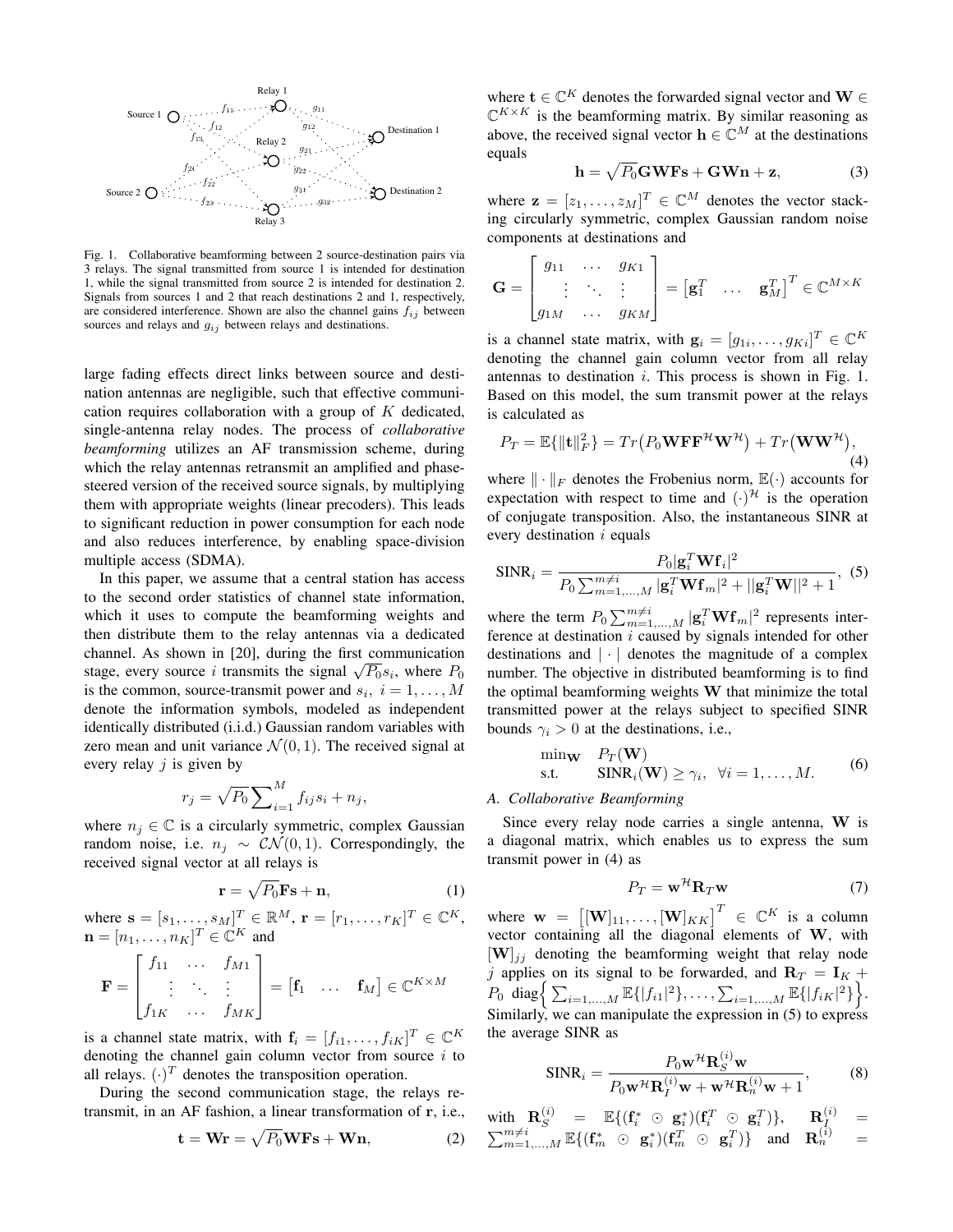diag $\{\mathbb{E}\{|g_{1i}|^2\}, \ldots, \mathbb{E}\{|g_{Ki}|^2\}\}\,$ , where  $(\cdot)^*$  stands for the conjugation operation and  $\odot$  denotes the Schur (entrywise) product. With the above notation, we can equivalently write the optimization problem (6) as

$$
\min_{\mathbf{w}} \quad \mathbf{w}^{\mathcal{H}} \mathbf{R}_T \mathbf{w}
$$
\n
$$
\text{s.t.} \quad \mathbf{w}^{\mathcal{H}} \mathbf{Q}^{(i)} \mathbf{w} \ge 1, \ \forall i = 1, \dots, M,
$$
\n
$$
(9)
$$

where  $\mathbf{Q}^{(i)} = \frac{P_0}{\gamma_i} \mathbf{R}_S^{(i)} - P_0 \mathbf{R}_I^{(i)} - \mathbf{R}_n^{(i)}$  and it is not difficult to see that it is a Hermitian matrix.

The matrices  $Q^{(i)}$  are, in general, indefinite and therefore optimization problem (9) falls into the category of nonconvex, quadratic, quadratically constrained programming problems, which, in general, are NP-hard to solve. Nevertheless, by defining the variable  $X \triangleq WW^{\mathcal{H}}$  [21] we can express (9) in the equivalent form

$$
\begin{array}{ll}\n\min_{\mathbf{X}} & Tr(\mathbf{X}\mathbf{R}_T) \\
\text{s.t.} & Tr(\mathbf{X}\mathbf{Q}^{(i)}) \ge 1, \ \forall i = 1, \dots, M \\
& \mathbf{X} \in \mathbb{S}_+^K, \\
& \operatorname{rank}(\mathbf{X}) = 1\n\end{array} \tag{10}
$$

where  $X \in \mathbb{S}_+^K$  imposes the (convex) constraint that matrix X belongs to the cone of symmetric, positive semidefinite matrices of dimension  $K$ . Problem (10) is still nonconvex because of the rank constraint, however, dropping the rank constraint, a suboptimal solution [21] can be obtained by solving the relaxation

$$
\begin{array}{ll}\n\min_{\mathbf{X}} & Tr(\mathbf{X}\mathbf{R}_T) \\
\text{s.t.} & Tr(\mathbf{X}\mathbf{Q}^{(i)}) \ge 1, \ \forall i = 1, \dots, M \\
& \mathbf{X} \in \mathbb{S}_+^K,\n\end{array} \tag{11}
$$

which is a semidefinite programming problem and can be efficiently solved by interior point methods [22]. Due to the relaxation, the optimizer  $X^*$  of (11) will not be rank one in general. If it is, then it will be the optimal solution to the original problem (10). If not, randomization techniques [23] can be employed to obtain a rank one matrix.

# *B. Modeling wireless channels*

In this paper, the transmitted signals are considered narrowband and a flat fading model is assumed, which is a reasonable assumption in current robotic applications where the transmission rates are low enough. Since exact characterization of wireless channels is extremely challenging, owing to their time-varying and unpredictable nature, a typically used approximation models channels as multi-scale dynamical systems with two major dynamics: *small-scale (multipath) fading* accounting for the variation of signal strength over distances of the order of the carrier wavelength, due to constructive and destructive interference of multiple signal paths, and *large-scale fading (path loss and shadowing)* accounting for signal attenuation due to free space propagation of signal and shadowing by large objects, such as walls. Based on this, the baseband equivalent channel gain  $c_{ij} \in \mathbb{C}$  between transmitter i and receiver j can be approximated by

$$
c_{ij} = \alpha_{ij} \beta_{ij} e^{j(2\pi/\lambda) d_{ij}}, \qquad (12)
$$



Fig. 2. Spatial map that returns the Rayleigh distributed channel gain  $\alpha_{ij}$ due to multipath fading at arbitrary positions of the transmitter  $i$ , given a fixed position of the receiver  $j$ . The environment is assumed square and scattering-rich, and the channel is sampled independently for positions of the transmitter  $i$  that fall on the vertices of a square grid that are half a wavelength apart. Cubic interpolation is performed to model correlations of the channel gains for positions of the transmitter  $i$  that lie in-between grid vertices (closer than half a wavelength apart). Similar maps can be obtained for fixed transmitters.

where  $\alpha_{ij}$  captures multipath fading,  $\beta_{ij}$  captures path loss,  $\lambda$  denotes the wavelength of carrier waves and  $d_{ij}$  denotes the Euclidean distance between nodes  $i$  and  $j$ .

A typical assumption for rich scattering environments, that also works well in practice [24], is to take the gain  $\alpha_{ij} \sim \mathcal{CN}(0, 1/2)$ , as per the Rayleigh distribution.<sup>1</sup> Further, we assume that  $\alpha_{ij}$  is independent from  $\alpha_{kj}$  for nodes i and  $k$  that are more than half a wavelength apart. By enforcing transmitting antennas to move sufficiently slow, we can also render Doppler shift effects negligible [24]. On the other hand, the path loss coefficient is a function of distance between the antennas given by  $\beta_{ij} = d_{ij}^{-\mu/2}$ , where  $\mu$  is the path loss exponent and represents the power fall-off rate. Note that we consider the environment to be obstacle-free and, thus, large-scale shadowing effects are not included in expression (12).

*Remark 2.1 (Multipath fading map):* As hinted before, small-scale effects captured in the gain  $\alpha_{ij}$  vary spatially with respect to the configuration of the transmit and receive antennas  $i$  and  $j$ , respectively, that constitute a communication link. For a fixed position of, e.g., receiving antenna  $j$ , the channel coefficient  $\alpha_{ij}$  due to multipath fading can be evaluated for any position of the transmitter  $i$  in the environment as a Rayleigh distributed random variable. The values of  $\alpha_{ij}$  for different positions of the antenna i are correlated if they are closer than  $\lambda/2$  apart, and are independent if they are farther than  $\lambda/2$  apart. Therefore, for a fixed position of the receiver  $j$ , we can create a spatial map that returns the time average channel gain due to multipath fading for any position of the transmitter  $i$  in the environment; see Fig. 2.

<sup>&</sup>lt;sup>1</sup>Typically, Rayleigh fading is used to model situations where no dominant path of wave propagation exists, i.e., line of sight. When line of sight between transmitter and receiver exists, Rician fading is more appropriate. In this paper, we employ Rayleigh fading due to its simpler form.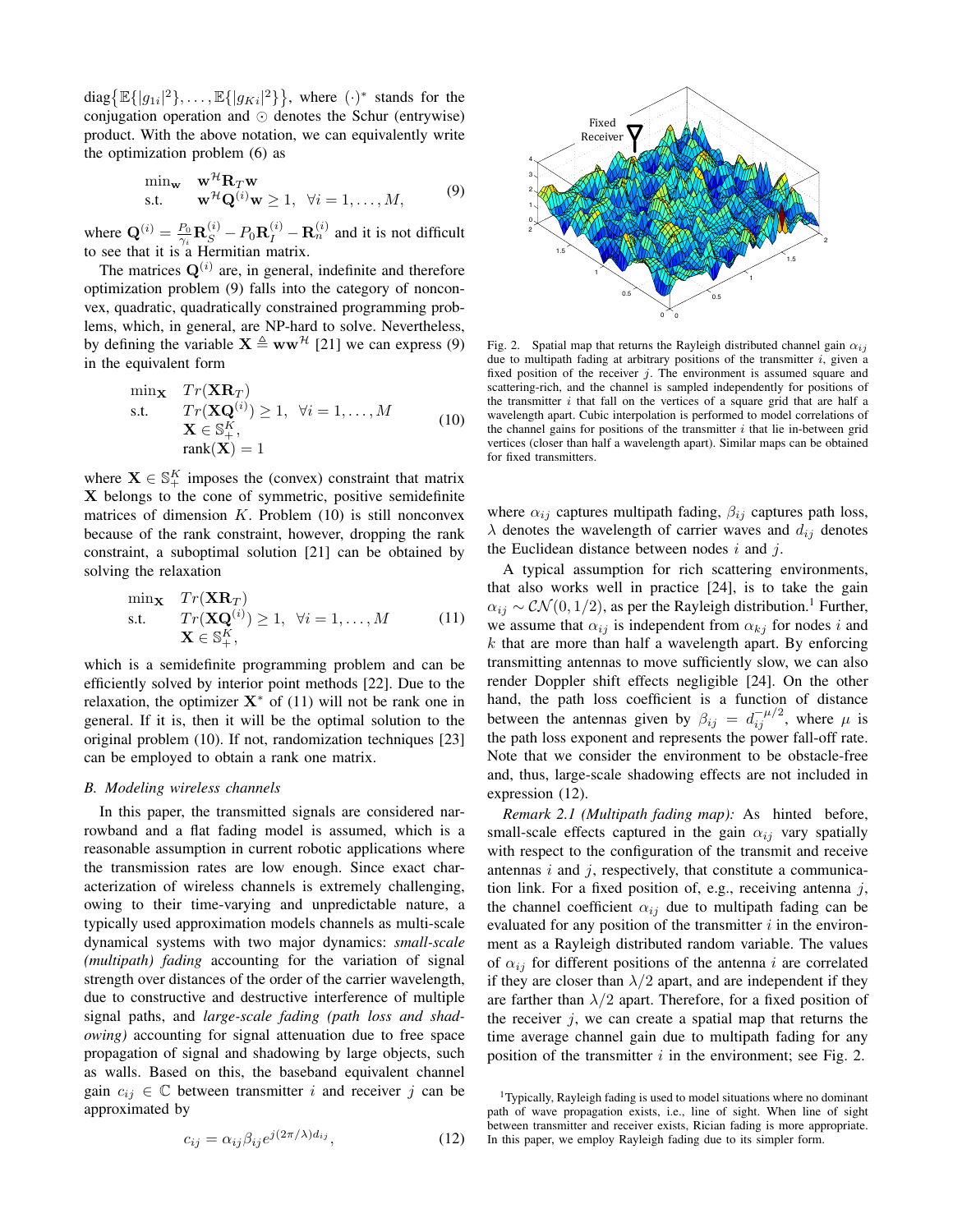

Fig. 3. Joint beamforming and mobility control.

# III. INTEGRATED BEAMFORMING AND MOBILITY **CONTROL**

Given a fixed spatial configuration of the source, relay and destination nodes, the matrices  $\mathbf{R}_T$  and  $\mathbf{Q}^{(i)}$  in (11) containing the channel gains are fixed and the solution to (11) will return the best beamforming matrix  $X$  that minimizes the sum transmit power at the relays, while maintaining desired SINR at the destinations. While important, this formulation does not take into account the effect that node configuration has on the optimal solution. Our goal in this paper is to solve (11) jointly in the space of communications, i.e., beamforming weights, and node positions. For this, we assume that the source and destination nodes are stationary, while the relay nodes can move. In particular, we denote by  $\mathbf{p}_j \in \mathbb{R}^2$  the position of relay node j, which reacts to the control input  $\mathbf{u}_j \in \mathbb{R}^2$  according to the first order differential equation

$$
\dot{\mathbf{p}}_j = \mathbf{u}_j, \quad j = 1, \dots, K. \tag{13}
$$

Introducing dependence of the channel gains, that appear in the matrices  $\mathbf{R}_T$  and  $\mathbf{Q}^{(i)}$ , on the positions of the relays [c.f. (12)], i.e.,

$$
f_{ij}(\mathbf{p}_j) = \alpha_{ij}(\mathbf{p}_j) \frac{e^{j(2\pi/\lambda) d_{ij}(\mathbf{p}_j)}}{d_{ij}(\mathbf{p}_j)^{\mu/2}}
$$

(similarly for  $g_{ji}(\mathbf{p}_i)$ ), our goal in this paper is to determine motion controllers  $\mathbf{u}_j, \forall j = 1, ..., K$  and a beamforming matrix  $X$  that ensure feasibility of optimization problem  $(11)$ as well as minimization of the total transmitted power by the relay antennas at all times.

# *A. The Proposed Hybrid Controller*

Since mobility introduces nonlinearities in (11), we propose a parallel control scheme, where motion control and control of the beamforming variables are performed simultaneously at different time scales. Integration of the two gives rise to a hybrid control scheme, where the discrete time beamforming decisions become the switching signal in the continuous time motion controllers, as shown in Fig. 3. In particular, while the relays are stationary, the solution to problem (11) provides the optimal beamforming weights. Given those fixed beamforming weights, the relays then move according to (13) for a time interval  $\Delta t > 0$  aiming to further decrease the sum transmit power, while maintaining the SINR constrains.

Introducing an additional collision avoidance specification, we can obtain motion controllers  $\mathbf{u}_i$  with the desired behavior as the negative gradient of appropriately chosen artificial potential functions  $\phi : \mathbb{R}^{2K} \to \mathbb{R}_+$  such that

$$
\phi(\mathbf{p}) \triangleq \phi_{P_T}(\mathbf{p}) + \phi_{SINR}(\mathbf{p}) + \phi_{col}(\mathbf{p}), \quad (14)
$$

where  $\mathbf{p} \in \mathbb{R}^{2K}$  is the stack vector of all relay positions. The potential

$$
\phi_{P_T}(\mathbf{p}) \triangleq Tr(\mathbf{X} \mathbf{R}_T(\mathbf{p})). \tag{15}
$$

captures the optimization objective (11) and serves to steer the relays towards spatial configurations that minimize the sum transmit power. Similarly, the potential

$$
\phi_{SINR}(\mathbf{p}) \triangleq \sum_{i=1}^{M} \left[ \left( Tr\left( \mathbf{XQ}^{(i)}(\mathbf{p}) \right) \right)^2 - 1 \right]^{-1} . \quad (16)
$$

aims to enforce feasibility of the SINR constraints (11) throughout the duration of motion of the relays. It does so by creating a "barrier" close to the boundary of the cone  $\mathbb{R}^M_+$ , thus, preventing the M constraints  $Tr(\mathbf{XQ}^{(i)}(\mathbf{p})) \ge 1$ from approaching this boundary. The motivation for this potential stems from the well known theory of barrier (interior point) methods used in constrained optimization. Finally, the potential

$$
\phi_{col}(\mathbf{p}) \triangleq \sum_{j=1}^{K} \sum_{k=1, k \neq j}^{2M+K} \frac{1}{\|\mathbf{p}_j - \mathbf{p}_k\|_2^2}
$$
(17)

is added to ensure collision avoidance among nearby nodes for practical considerations. Then, the controller for every relay j becomes  $\mathbf{u}_j = -\nabla_{\mathbf{p}_j} \phi$  and stacking all controllers in a common vector we obtain the centralized closed loop system

$$
\dot{\mathbf{p}} = -\nabla_{\mathbf{p}} \phi,\tag{18}
$$

which simultaneously enforces satisfaction of the SINR constraints in (11) and steers the relay nodes towards minimizing their total transmitted power. Since the potential  $\phi$  is a nonconvex function of the relay positions p, the proposed approach can only guarantee convergence to a local minimum in the configuration space. Nevertheless, satisfaction of the SINR constraints can be theoretically guaranteed, leading to the following result.

*Proposition 3.1:* Given beamforming variables, assume the relays move according to the closed loop system (18). Then, if the SINR constraints are initially satisfied, they will be satisfied for all time. (Similarly for collision avoidance.)

*Proof:* The proof of this result is straightforward and relies on positive invariance of the level sets  $\phi^{-1}([0, c]) =$  $\{p \mid \phi(p) \leq c\}$  of the artificial potential  $\phi$ , which is due to the fact that  $\phi(\mathbf{p}) = \nabla_{\mathbf{p}} \phi(\mathbf{p}) \dot{\mathbf{p}} = -\|\nabla_{\mathbf{p}} \phi(\mathbf{p})\|^2 \leq 0$ , by equation (18). Since, by construction of  $\phi$ , violation of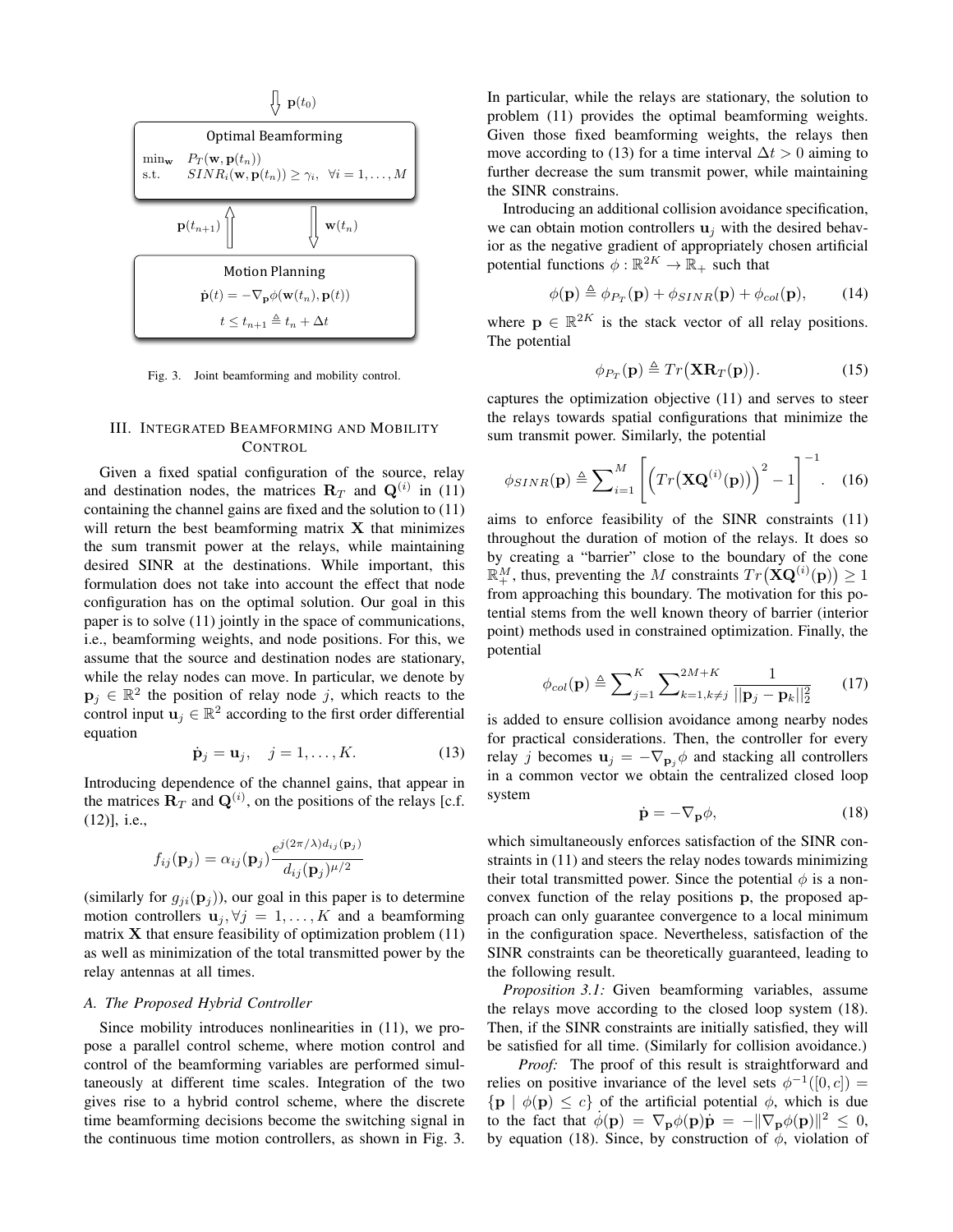the SINR constraint or collisions between nodes imply that  $\phi \rightarrow \infty$ , we conclude that if the constraints are initially satisfied, they will be satisfied for all time.

Proposition 3.1 implies that feasibility of the SINR constraints is maintained between consecutive solutions of problem (11), thus (11) will always be feasible at the time instants when the beamforming weights are computed. Therefore, the hybrid system shown in Fig. 3 ensures feasibility of the SINR constraints for all time. In view of Proposition 3.1, it also ensures collision avoidance. Finally, the proposed integrated system, locally minimizes the sum transmit power at the relays. While it is difficult to provide theoretical guarantees or performance bounds for this, it is shown in simulations that the power savings by employing joint beamforming and position optimization can be significant.

*Remark 3.2:* It can be easily shown that the inequality constraint in (11) is always active at the optimum (satisfied with equality), for otherwise, the optimal  $X$  could be scaled down to satisfy the constraint with equality, thereby decreasing the objective function and contradicting optimality. This means that the barrier potential (16) will be infinite after each optimization step. In order to overcome this irregularity, we introduce a small slack  $\epsilon > 0$  in the potential (16) so that  $\phi_{SINR}(\mathbf{p}) \triangleq \sum_{i=1}^{M} \left[ \left( Tr(\mathbf{XQ}^{(i)}(\mathbf{p})) \right)^2 - (1-\epsilon)^2 \right]^{-1}$ instead. The practical implications of such a formulation are negligible, as can be seen in section IV.

## IV. NUMERICAL ANALYSIS

In this section we illustrate our approach in nontrivial numerical simulations. We consider a scenario with  $M = 2$ source-destination pairs, having negligible direct communication links. We employ distributed beamforming with  $K = 5$  relay nodes, which are controlled according to the hybrid scheme discussed in Section III and shown in Fig. 3. The channel gains between any two nodes are calculated as in (12). More specifically, we choose the path loss exponent to be  $\mu = 3.5$  and the signal wavelength to be  $\lambda = c/f$  =  $(3 \cdot 10^8)/(2.4 \cdot 10^9) = 0.125$ m. These are reasonable values for mobile robotics applications utilizing ultra high frequency carrier waves (2.4GHz) for wireless transmissions.

For the sceanrio examined, we build  $2M = 4$  multipath fading maps as in Remark 2.1, one for every fixed source and destination. We further set the transmission power of each source at 20 dBm (100mW), where dBm accounts for the ratio in decibels (dB) of the measured power referenced to one milliwatt, define the target SINR values for both destinations at  $\gamma_1 = \gamma_2 = 7$  dB and randomly place the relay nodes in the vicinity of the sources. The evolution of the proposed hybrid system is shown in Fig. 4, where the contours represent the spatial average of the  $2M = 4$ multipath fading maps, one for every source and every destination.

We observe that the proposed algorithm drastically reduces the required sum transmit power at the relays and, moreover, it does so in a rather monotonic way between consecutive solutions of the optimization problem (11). In fact, starting



(b)

Fig. 4. a) Evolution during motion of the total transmission power required by the relay antennas to achieve the targeted SINR of 7dB at both sources. Here iterations denote the consecutive calculations of the optimization problem (11) b) Evolution of the spatial configuration of the mobile network during application of the proposed control scheme. Blue and green squares denote sources and destinations, respectively. The black, solid lines and red circles denote the trajectories and final positions of the relay nodes, respectively. Also plotted are the contours of the average of the Rayleigh coefficients magnitudes, as mentioned in text.

from an energy inefficient configuration that requires a total power 52 dBm ( $\approx 100W$ ), our algorithm produces a final spatial configuration that requires only 18 dBm ( $\approx 75$ mW) divided among the 5 relay transmitters. Note that in the scenario under consideration the average relay distances from the sources and destinations are between 2 and 3m, thus returning very small values for the path loss coefficient. Therefore, 18 dBm is a quite low final sum transmit power, considering the 7 dB SINR requirement. Finally, note that the